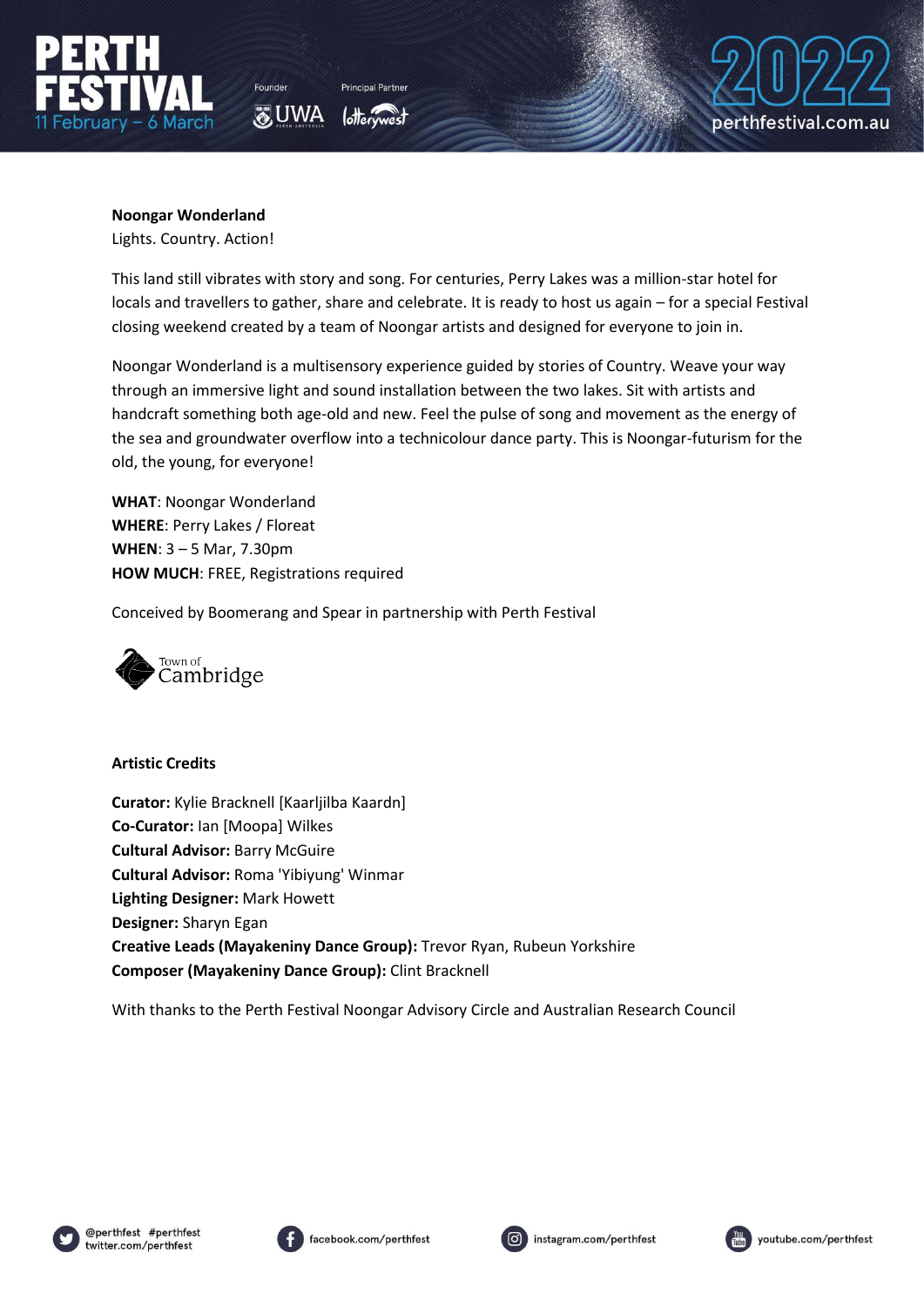

**O**UWA



### **Kylie Bracknell – Biography**

Kylie has been with the festival since 2020, providing advice and support across all First Nations work in the Perth Festival Program. Kylie also is a practicing artist exploring the integration of Noongar culture and storytelling throughout the Program.

Kylie is an accomplished actress, voice-over artist, television presenter, public speaker, consultant, writer, director and producer from the Noongar region – the south west of Western Australia. She has coordinated and managed a variety of theatre, film, television, and radio industry programs.

As an actress, Kylie has appeared in television programs such as The Gods of Wheat Street (ABC) and Redfern Now (ABC), films including I Met a Girl, Ace of Spades and Stone Bros, and theatre productions Black is the New White, The Caucasian Chalk Circle, and The Sapphires.

Kylie's directing credits include Fist of Fury Noongar Daa for Perth Festival and Boomerang and Spear, Hecate for Yirra Yaakin Theatre Company in association with Bell Shakespeare, Don't Ask What the Bird Look Like at Queensland Theatre for Queensland Premier's Drama Award and Windmill Baby as 'Associate Artist' at Belvoir Street Theatre. She served as assistant director on The Business (Belvoir Street Theatre) and Beautiful One Day (Ilbijerri and Belvoir Street Theatre). She recently directed a series of videos for Perth Festival, two Noongar language versions of animated series Little J & Big Cuz, as well as the Mayakeniny Noongar language webisode series.

Passionate about language revival, Kylie integral in developing the aforementioned innovative works completely in Noongar language, including the reimagining of Shakespeare's Macbeth titled Hecate, two re-voiced episodes of the award-winning animation series Little J & Big Cuz, and most recently Fist of Fury Noongar Daa, the first feature film to be dubbed in an Australian language.

#### **Ian (Moopa) Wilkes – Biography**

**Ian Wilkes** is a noongar man with connection to the Wadjuk and Balladong people. He is a past graduate of Aboriginal theatre at WAAPA and now a theatre-maker, performer and director. Current credits include co- writer and lead performer in Galup and artistic associate for WAYTCO's Beside, both for Perth Festival 2021, and co-director of York for Black Swan Theatre. Also, in 2021, Ian won the Perth NAIDOC award for Artist of the Year.

He has directed several plays including Yirra Yaakin's Boodjar Kaatijin, Hobo and Songbird for the Blueroom Theatre and has helped devise and create many others. He has performed numerous roles including in Yirra Yaakin's Hecate, and Honey Spot at the Sydney Opera House. Ian is also a regular performer in the long running WA show Binjareb Pinjarra. Performances in dance include Ochre's Kwongan for Perth Festival and CO3's The Line. Amongst Ian's career he also teaches traditional and contemporary dance to the younger generation by combining his knowledge of culture, theatre and performance.

#### **Barry McGuire – Biography**

Barry is a Balladong, Wadjuk, Noongar who is highly regarded as a public speaker, facilitator and negotiator. Barry has worked as a consultant and cultural advisor for Local, State, and Federal Government. In addition to his role as Managing Director of Redspear Safety and Chairman to







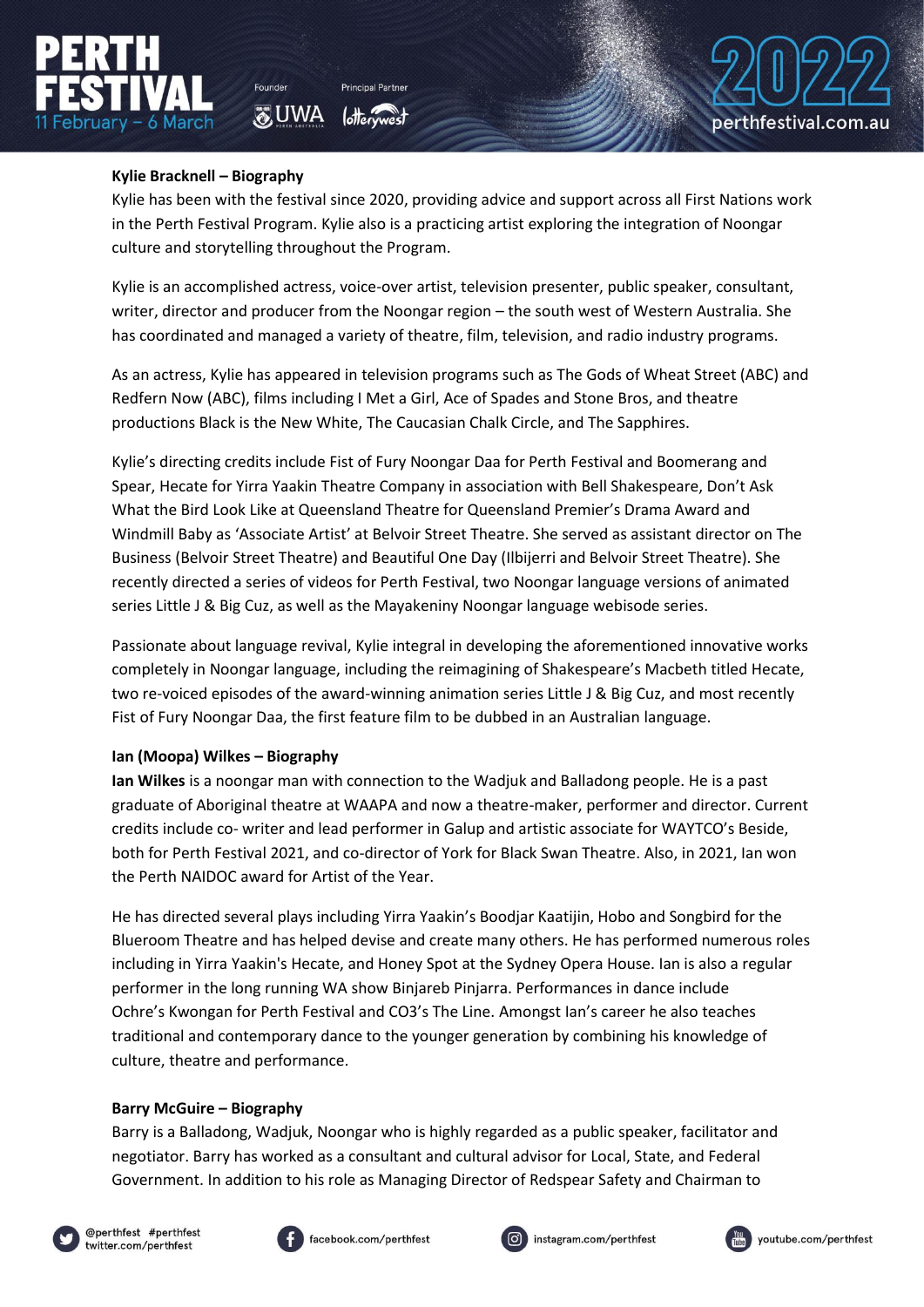

Safespear Pty Ltd, he has previously served on the board of Reconciliation WA. He is currently a member of the cultural advisory board to the Chevron Corporation and he is a Director to the Spear Foundation a not for profit organisation providing cultural understanding and support to organisations working with the Aboriginal community in the metro areas. This allows him to exercise his passion for sharing cultural understanding and safety across all nations of Australia.

## **Roma 'Yibiyung' Winmar – Biography**

**O**UWA

Roma has worked significantly in Indigenous education and the arts where she is continuously working with promoting Noongar language and cultural activities and has translated many children's songs into Noongar. She has extensive language skills and is presently employed as a Noongar language teacher at Western Australia's Moorditj College, and as the Elder-in-Residence at Edith Cowan University. She is also is currently on the Board of Sister Kate's Home Kids Aboriginal Corporation (SKHKAC), and is a member of the Wirlomin Language and Stories Inc. Cultural Elders Reference Group. Roma was awarded the Barry Hayward Outstanding Achievement Aboriginal Individual Award, 2005. She has delivered sessions at conferences on language such as the Connecting with Aboriginal Languages Conference in 2007, in Hawaii; the World Indigenous Suicide Prevention conference in New Zealand in 2016; and the National Aboriginal and Torres Strait Islander Suicide Prevention conference/World Indigenous Suicide Prevention conference in Perth in 2018.

Roma sat on the Department of Education's Curriculum Council in setting standards and educational expectations for Noongar language taught at secondary and TEE levels. Roma was the language and cultural consultant on the play Yibiyung written by her daughter Dallas Winmar. She has also worked as senior language editor for the Noongar Shakespeare Project. Roma, under the name of Yibiyung, has worked with the Carrolup School of artists as adults. Biographical cuttings on Yibiyung as an artist in her own right are housed in the National Library of Australia in Canberra as a contemporary Noongar artist. She has a passion for passing on family histories to the next generation through research and storytelling.

#### **Mark Howett – Biography**

Mark Howett, originally from Busselton Western Australia is proud to stand on Noongar Boodjar. In 1982 he was awarded a scholarship by the Department of Culture and the Arts to study Theatre Design, under the tutelage of Jennifer Tipton at the School of Drama, Yale University.

Mark is a multi-Greenroom and Helpmann Award-winner who has worked not only as a lighting designer but a video and set designer for international productions in theatre, film, dance and opera. Including numerous West End credits to his name. Winning the Helpmann Award for Cloudstreet, and Kura Tunga, The Greenroom Award for Roadkill, Love of Three Oranges and the Secret River.

He has also directed and conceived many works and was the artistic director for Ochre Contemporary Dance Co from 2016 to 2019. Mark is a founding member of Bangarra and the Farm.

Mark was the Coordinator of Lighting at the Western Australian Academy of Performing Arts, Edith Cowan University.









perthfestival.com.au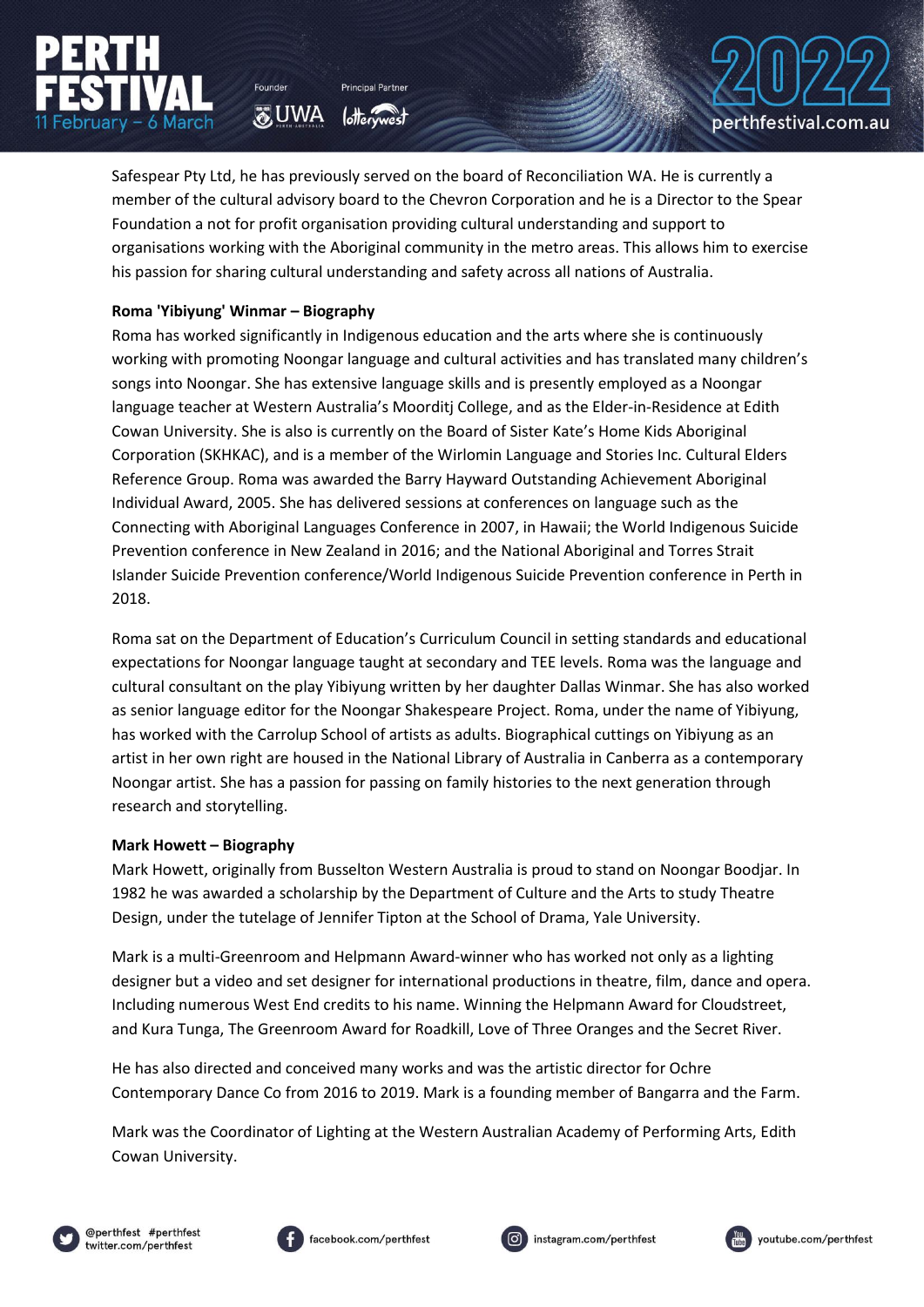### **Sharyn Egan – Biography**

Founder

**O**UWA

Sharyn Egan is a painter, weaver and sculptor. As a member of the Stolen Generation who grew up in the New Norcia Mission School much of her artwork is a commentary on her life as a Nyoongar woman and the associated trauma, emotions and deep sense of loss and displacement experienced by Aboriginal people.

Never afraid of experimentation and exploration, she works in numerous media, including painting, sculpture, woven forms and site specific installations, often choosing materials, such as ochres, resins and grasses that connect to land, especially her home near the lake system in the southern suburbs of Perth. Her woven works include traditionally styled contemporary forms and baskets, as well as larger scale sculptural forms.

Sharyn began her art career at the age of 37 when she enrolled in a Diploma of Fine Arts at the Claremont School of Art in Perth. She completed this course in 1998 and continued her education at Curtin University, first completing the Associate Degree in Contemporary Aboriginal Art in 2000 and a Bachelor of Arts (Arts) in 2001. She has also been awarded a Certificate VI in Training and Education and has worked as an art lecturer, curator and art facilitator in schools, community groups and health organisations.

In recent years Sharyn has been awarded several prestigious and prominent public art commissions, at the new Perth Stadium, on Elizabeth Quay, Yagan Square and the Scarborough Beach Redevelopment. She is a frequent exhibitor and invited artist at Sculpture by the Sea, Bondi and Cottesloe.

## **Trevor Ryan – Biography**

Perth based performing artist with a passion of behaving truthfully in an imaginary situation by drawing from my inner skills and abilities as an Aboriginal Nyungar/Yamatji man to create the many interesting and challenging characters that are presented be fore me My passion for the performing arts has always been within my heart since playing one of the three wise men at our school assembly as a seven year old and that was where it all started that flicker and flame of passion from within.

Currently a student at Edith Cowan University in Mount Lawley, Trevor is working on doing a Master of Arts in which my thesis/exegesis is about 'revitalizing Noongar country through performance'. More specifically, asking the question of 'why do we as Noongar Aboriginal people only perform certain animal, plant and element dance's and not the others'.

## **Rubeun Yorkshire – Biography**

Rubeun Yorkshire is a Noongar man who has been creating and performing as an actor, in various plays around Perth, graduating from WAAPA. He performed in West Australian Youth Theatre Company's award-winning FRINGE WORLD show, *Rest,* and played Banquo in *Hecate,* the Noongar adaptation of Macbeth. He is passionate about cultural practices, maintaining and developing songs and dances.

## **Clint Bracknell – Biography**

Clint Bracknell is a Noongar musician from the south coast of Western Australia and Professor of









perthfestival.com.au